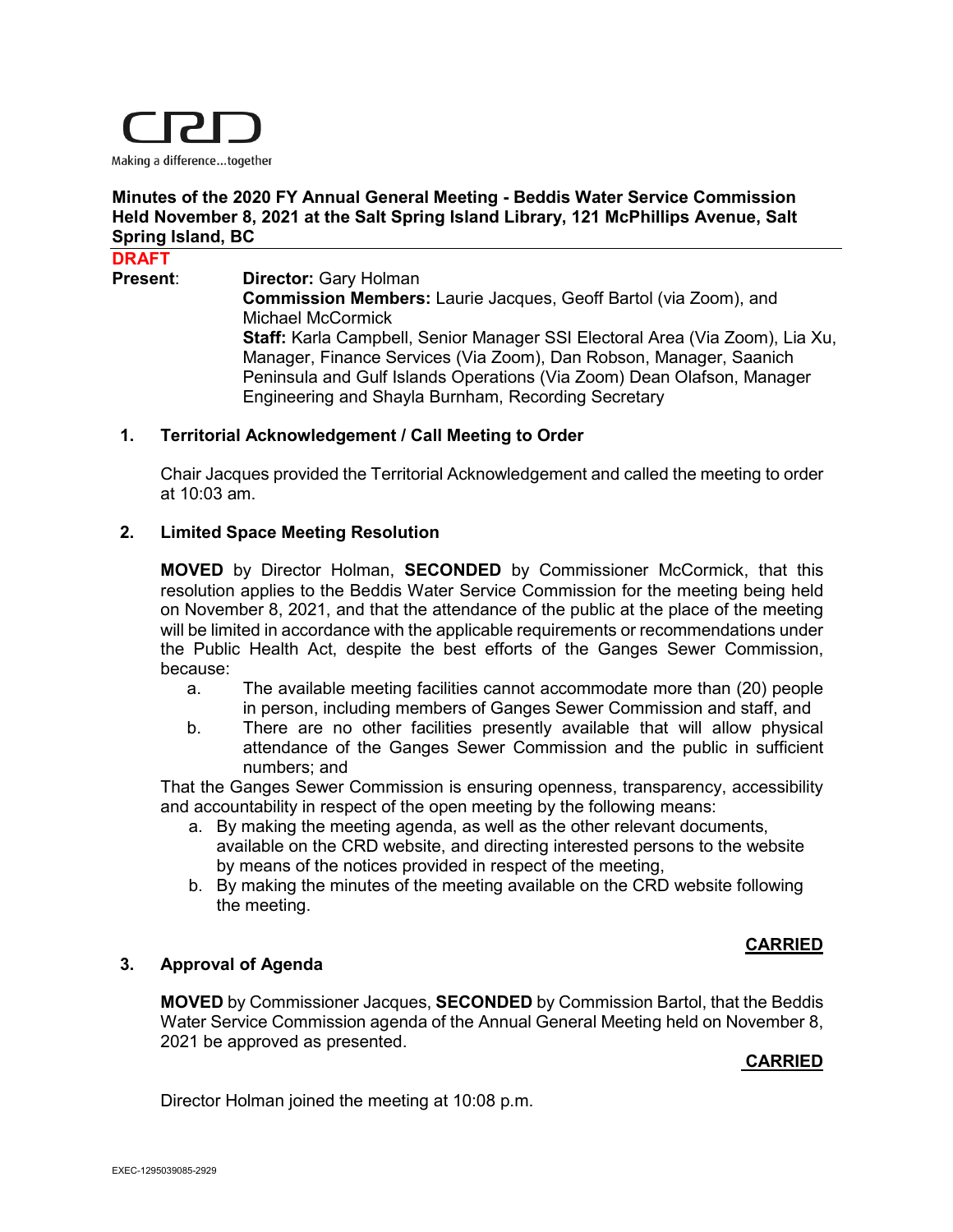# **4. Adoption of Minutes of the 2019 Annual General Meeting held on December 3, 2020**

**MOVED** by Commissioner Jacques, **SECONDED** by Commission Bartol, that the Beddis Water Service Commission meeting minutes of the Fiscal Year 2019 Annual General Meeting held on December 3, 2020 be approved.

#### **CARRIED**

## **5. Chair's Report –** No report

#### **6. Report**

## **6.1 Annual Report for 2020 Fiscal Year**

- The Commission expressed concern regarding free range pigs on a property located in the watershed and asked staff if the Service Area may implement control over potential pollution concerns.
- Staff noted the Commission would have to refer the concerns to the CRD to be put through a referral process for further investigation.
- The Commission asked staff what the Dissolved Air Flotation (DAF) plant capacity was and staff confirmed they would return to the Commission with an update.
- The Commission asked if there was a manganese removal option incorporated in the system and staff confirmed it was operational however, was not being operated at the moment.
- Staff confirmed that since the inception of the facility there has been no need to use the manganese removal system.
- Commission noted that the manganese limits were over twice last year.
- Staff confirmed the CRD water quality department did not require use of the manganese removal to date.
- The Commission asked about concepts for redirecting DAF residuals and staff confirmed the Environmental Protection Group are looking into approval to dispose of DAF residuals under the *Waste Management Act.* Staff confirmed a plan would need to be developed through hiring a consultant and staff noted it could potentially be completed for all facilities.
- The Commission asked if a cost share for dewatering could be an option across all water districts for a potential cost savings and staff confirmed they could return to the Commission with an update.
- Staff noted if the Commission wanted to move forward with the dewatering project staff could incorporate this into the 2023 work plan.
- Staff to discuss the threshold for the land application of the residuals with the Environmental Protection Group and return to the Commission with a report. If the threshold is exceeded, the Commission is to decide if they want to fund a study.

**MOVED** by Commissioner Jacques, **SECONDED** by Commission Bartol, that the Beddis Water Service Commission accept the Annual Report for the 2020 Fiscal Year for information.

# **CARRIED**